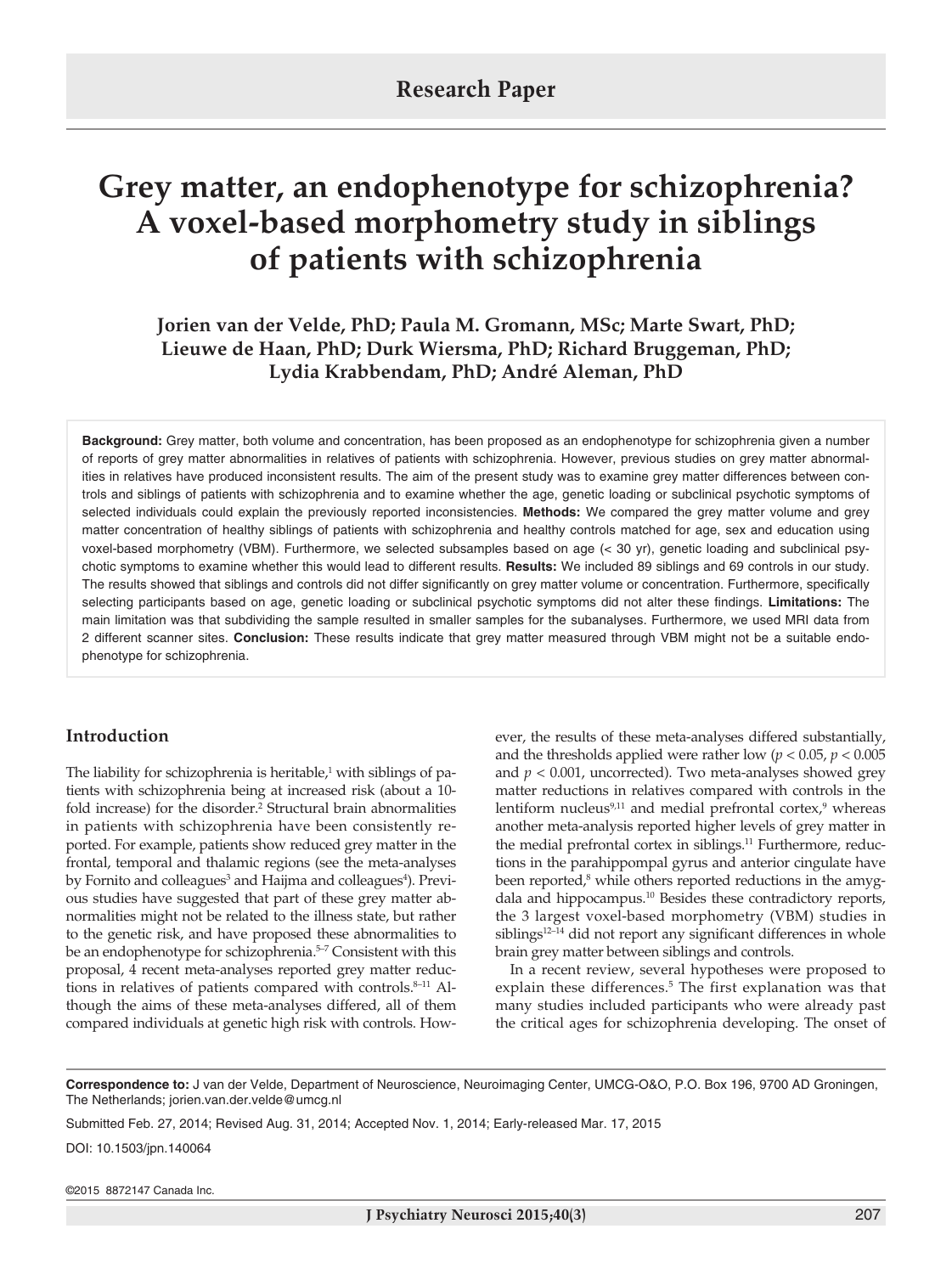schizophrenia typically starts before the age of 30 years.<sup>15</sup> Siblings who are past this critical age might therefore no longer be at high risk for schizophrenia, which might reduce the likelihood of finding grey matter abnormalities in this group. Second, the risk for schizophrenia increases as genetic load increases.16 Relatives from families in which schizophrenia is more common probably share more disease-related genes, which might be associated with larger grey matter differences. Therefore, including relatives with only 1 family member with schizophrenia might lead to negative findings, whereas including participants from families with more than 1 affected member with higher genetic loads could reveal substantial grey matter volume differences. Third, although relatives in previous studies did not have diagnoses of schizophrenia, differences in subclinical psychotic symptoms might have influenced the results.<sup>5</sup> Previous studies have related subclinical symptoms to higher<sup>17</sup> as well as lower levels of grey matter.18 Given the idea that the experience of subclinical psychotic symptoms tends to be more frequent in family members of patients with schizophrenia than controls,19 these symptoms may have confounded previous results. Finally, studies examining grey matter have applied different techniques. Some examined grey matter volume, while others looked at grey matter concentration. Grey matter volume is an estimate of volume, whereas grey matter concentration represents the proportion of grey matter relative to all other tissue types in a brain region.<sup>20</sup> Previous research has shown that grey matter volume and concentration results do not necessarily overlap.<sup>20</sup> Furthermore, a recent meta-analysis reported that in patients with schizophrenia grey matter concentration reductions are larger and more consistent than grey matter volume reductions.3 Therefore, it would be of interest to examine whether the abovementioned factors have an impact on grey matter measurements in relatives of patients with schizophrenia.

The aim of the present study was to examine the possible grey matter volume and concentration abnormalities in siblings of patients with schizophrenia and to investigate the impact of age, genetic loading and subclinical psychotic symptoms on these findings. We therefore performed a voxel-based morphometry (VBM) analysis on a large group of siblings and controls  $(n = 170)$  — a larger group than in most grey matter studies reporting significant differences between relatives and controls (for example, see the studies by Hu and colleagues, $21$ Tian and colleagues<sup>22</sup> and Oertel-Knöchel and colleagues<sup>23</sup>). Based on previous large VBM studies<sup>12-14</sup> we did not expect to find grey matter differences between the general group of siblings and controls. However, we did expect that selecting siblings younger than 30 years with high genetic loading or high schizotypy scores would reveal significant grey matter abnormalities because of their higher risk profile.

# **Methods**

# *Participants*

We reviewed structural  $T_1$ -weighted MRI scans of healthy siblings of patients with schizophrenia and healthy control participants without first- or second-degree family members with a psychotic disorder. We included all siblings and controls from a multicentre (Groningen and Amsterdam) add-on study from the Genetic Risk & Outcome of Psychosis<sup>24</sup> (GROUP) project. Notably, our sample is independent from that of Boos and colleagues.10 We recruited additional control participants via advertisements in shops and at the university. Participants reported no presence or history of any neurologic or psychiatric disorder, which was confirmed with a diagnostic interview. All participants gave written informed consent before participation. Furthermore, the study was approved by the local medical ethics committee.

## *Diagnostic interviews*

During the assessment of the GROUP study (maximum 2 yr before the MRI scan) participants from Groningen were screened using the Schedules for the Clinical Assessment of Psychiatry (SCAN),<sup>25</sup> and participants from Amsterdam were screened using the Comprehensive Assessment of Symptoms and History<sup>26</sup> to assess the current psychiatric state and psychiatric history of the participants. Participants with a DSM-IV axis-I mood, anxiety or psychotic disorder were excluded from the study. Prior to the MRI session, participants were asked if there were any changes in their psychological well-being since the last GROUP assessment. If participants reported relevant changes in mood, psychotic symptoms or anxiety for which they sought help or received treatment, they were excluded from the study. The additional sample of healthy controls were screened using the SCAN interview before undergoing MRI.

## *Community Assessment of Psychic Experiences*

The Community Assessment of Psychic Experiences (CAPE) is a 42-item self-report questionnaire used to examine subclinical psychotic symptoms.<sup>27</sup> The CAPE measures the frequency of positive, negative and depressive symptoms on a 4-point scale  $(0 = never; 3 = nearly always)$ . Furthermore, when participants report the experience of symptoms (score  $\geq$  1 on frequency), they are asked how distressed they are by these symptoms  $(0 = not at all; 3 = very)$ . Total scores of positive, negative and depressive symptoms are calculated by summing the average frequency and average distress scores. The total score was calculated by summation of all the averaged frequency and distress scores. Participants were divided in a high and low subclinical symptom group by means of a median split on the total score. This median split approach was chosen because of the highly skewed CAPE data and is in line with previous studies examining schizotypy/ subclinical psychotic symptoms.<sup>28,29</sup>

# *Genetic loading*

For all participants of the GROUP study, diagnostic information about family members was assessed using the Family Interview for Genetic Studies (FIGS).<sup>30</sup> For details on FIGS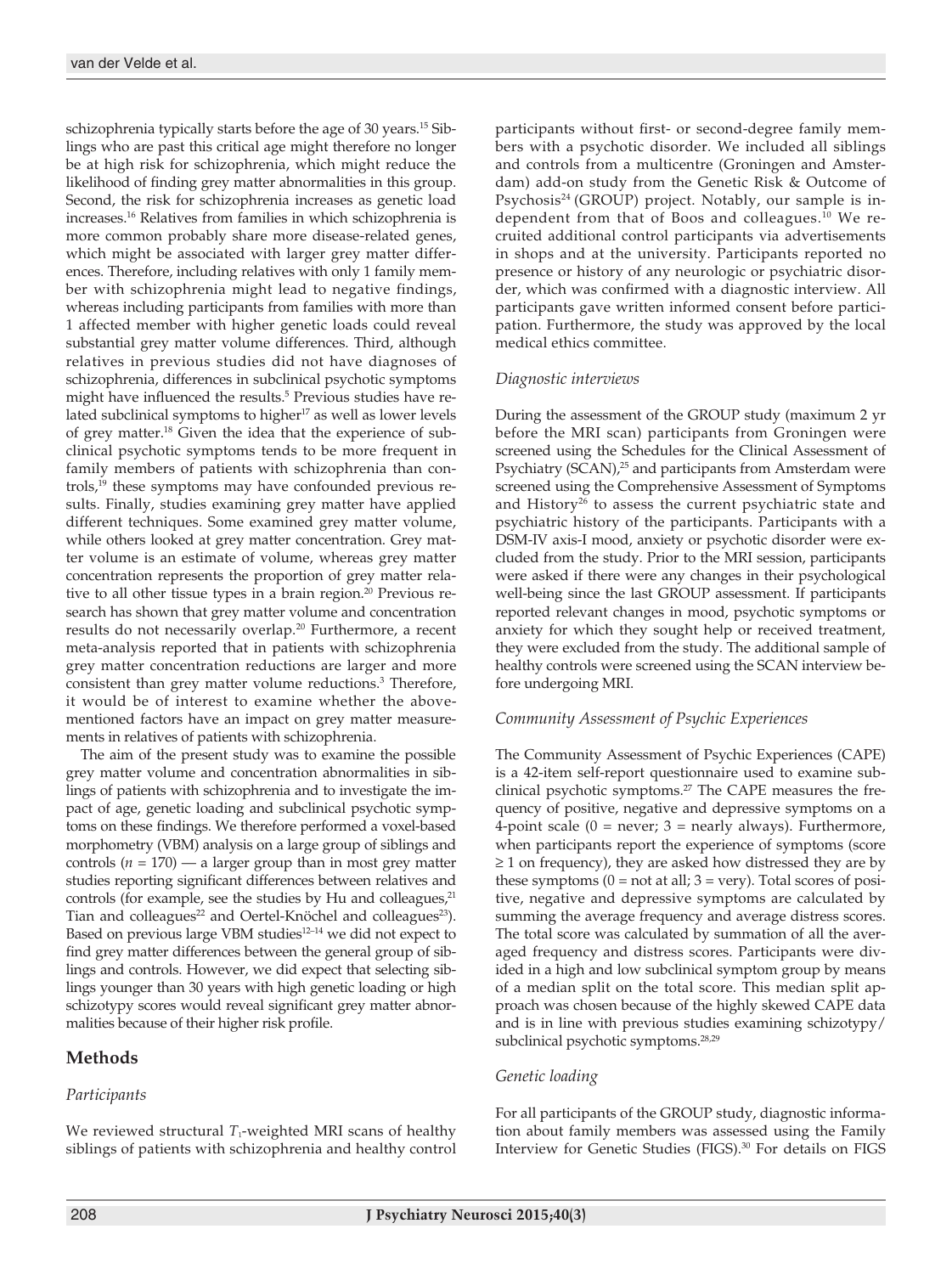assessment in the GROUP study, see the study by Korver and colleagues.<sup>24</sup> In the present study, we used the FIGS to determine which siblings had at least 1 first- or seconddegree family member other than the affected sibling who had a psychotic disorder. Furthermore, we selected a subsample of healthy controls who did not report any psychiatric problems in first- or second-degree family members.

## *MRI*

Imaging data were acquired using a 3.0 T scanner (Philips Intera) at the University Medical Center Groningen or at the Academic Medical Center in Amsterdam, the Netherlands. Both systems were equipped with an 8-SENSE head coil, and anatomic images were obtained using a sagittal 3-dimensional *T*<sub>1</sub>-weighted sequence (176 slices, repetition time 9 ms, echo time 3.5 ms, field of view 256 mm, voxel size  $1 \times 1 \times 1$  mm, slice thickness 1.0 mm).

## *Statistical analysis*

Demographic data were analyzed using SPSS software version 20 (SPSS Inc). We performed 2-sample *t* tests to examine possible differences between the controls and siblings in age, education, handedness (as measured with the Edinburgh Handedness Inventory [EHI]31), subclinical psychotic symptoms and total brain volume. We conducted  $\chi^2$  tests to examine possible group differences in sex and scan site. The same tests were used to examine possible group differences between the participants from Groningen and those from Amsterdam in age, education, handedness, total brain volume and sex. We considered results to be significant at *p* < 0.05, 2-sided.

Imaging data were analyzed with unified VBM using Statistical Parametric Mapping (www.fil.ion.ucl.ac.uk) running under Matlab7 (MathWorks Inc). Before processing the data, we checked all images for artifacts, and the image origins were manually set at the anterior commissure. Subsequently, images were segmented into grey matter, white matter and cerebrospinal fluid. We used the DARTEL approach for optimal registration of individual segments to a group mean template. For the grey matter volume analyses, the grey matter segments were modulated by the Jacobian determents to correct for volume changes in nonlinear normalization. For the grey matter concentration analyses, the grey matter segments were not modulated. The DARTEL-normalized modulated and unmodulated grey matter segments were further normalized to the Montreal Neurological Institute (MNI) space and smoothed using an 8 mm full-width at half-maximum Gaussian kernel. An 8 mm smoothing kernel is optimal for detecting morphometric differences in both large and small neural structures.32,33

Data were analyzed in the context of a general linear model (GLM). Group was included as a dependent variable, and sex, scanner site, age and EHI scores were included as covariates to adjust for their effects on regional brain tissue volumes. Whole brain volume (calculated as the sum of grey and white matter) was entered as a global measure by means of proportional scaling. To examine the effect of age,

we used an additional GLM including only the participants younger than 30 years. In addition, we compared the high genetic loading sibling group with the low genetic loading control group. To examine the effect of subclinical symptoms on grey matter, we created a full factorial model with 2 factors (control/sibling and high/low). Both the grey matter differences between high and low groups as well as the subclinical psychotic symptom × group interaction (*F* test,  $p < 0.001$ ,  $k > 20$ ) were examined. All above-mentioned analyses were performed twice, once for grey matter volume and once for grey matter concentration. A grey matter majority optimal threshold mask, created based on the whole sample, was applied to all analyses to eliminate voxels of non–grey matter.34 The abovementioned group comparisons were repeated without including any covariates in the models to examine the possible effect of the covariates on the results. To examine main effects of scanner site, we performed a 2-sample *t* test between the scanner sites in Groningen and Amsterdam in which whole brain volume was entered as a global measure by means of proportional scaling.

The threshold for all whole brain analyses was set at *p* < 0.05, familiy-wise error (FWE)–corrected at the cluster level (corrected for nonstationarity of smoothness for VBM data) with an initial voxel threshold of  $p < 0.001$ .<sup>35,36</sup> Furthermore, all the above-mentioned analyses also involved region of interest (ROI) analyses. The ROIs were chosen based on previously reported regions in meta-analyses examining grey matter in relatives of patients with schizophrenia:8-11 amygdala, anterior cingulate, fusiform gyrus, hippocampus, inferior temporal gyrus, insula, lentiform nucleus (consisting of the putamen, pallidum and thalamus), medial frontal gyrus and parahippocampus, as defined by the Automated Anatomic Labelling system implemented in the Wake Forest University PickAtlas (http://fmri .wfubmc.edu/software/PickAtlas). Results from these ROI analyses had to meet a threshold of *p* < 0.009, FWE-corrected for the spatial extent of the ROI to be considered significant. This threshold was chosen to correct for the number of ROIs (i.e., 9) while taking into account their independence from the dependent measure (i.e., total grey matter volume of AAL masks: mean correlation  $r = 0.23$ , corrected for total brain volume; www.quantativeskills.com/sisa/index.htm).

# **Results**

# *Demographic and behavioural results*

We included 95 healthy siblings of patients with schizophrenia and 75 controls without first- or second-degree family members with a psychotic disorder in our study. All 95 siblings and 51 controls were from the GROUP project, and the remaining 24 controls were recruited via advertisements. Eight participants (4 controls and 4 siblings) were excluded because of poor data quality. Furthermore, 3 participants (2 controls and 1 sibling) were excluded because they were identified as outliers after the homogeneity check (VBM8 toolbox version 435, http://dbm .neur.uni-jena.de/vbm). The final sample therefore consisted of 69 controls and 89 siblings. The demographic characteristics of the final sample are shown in Table 1. The controls and siblings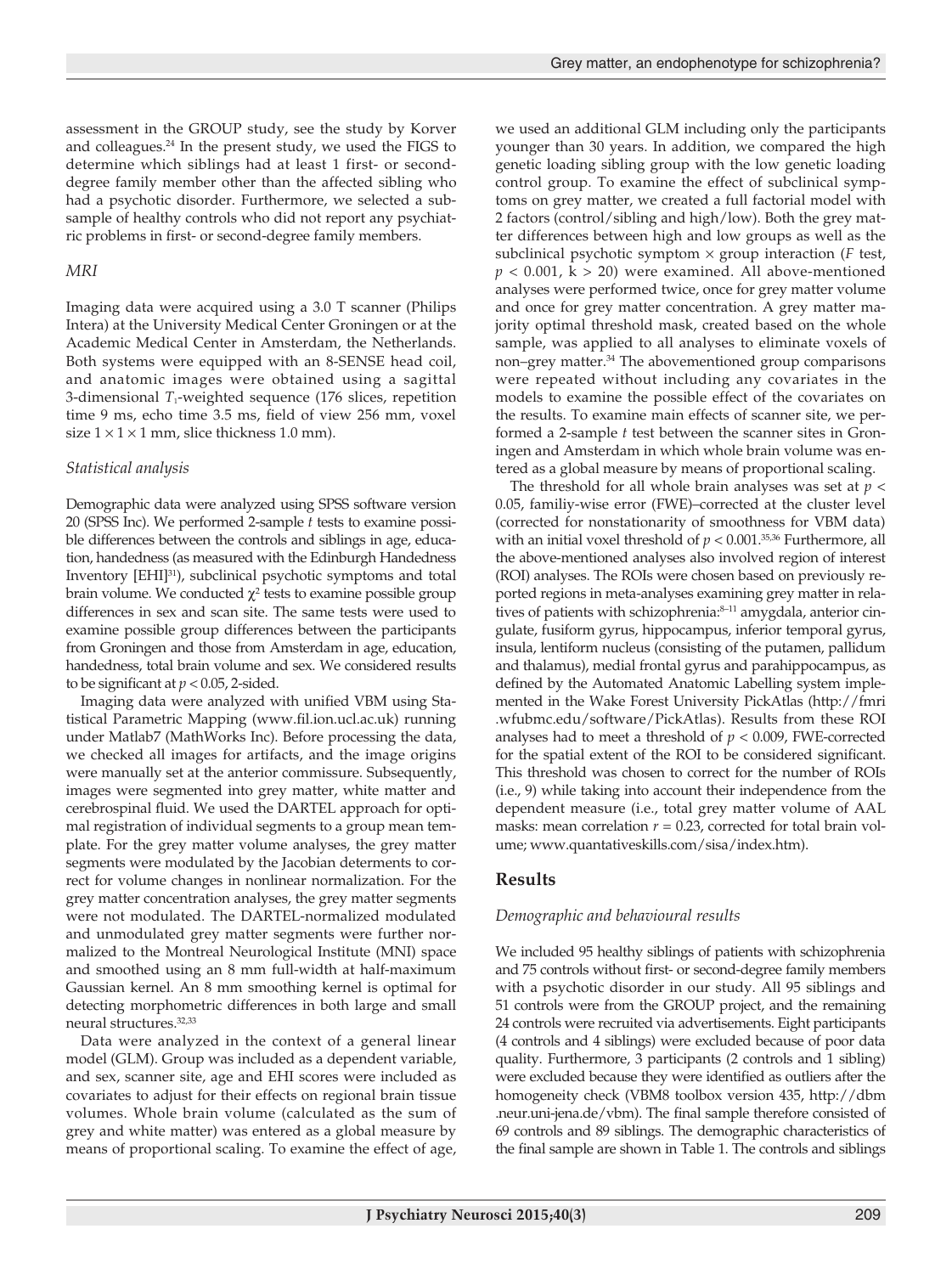did not differ significantly in sex, age, education and handedness (Table 1). Furthermore, no differences were found between the groups on subclinical psychotic symptoms as measured with the CAPE (Table 1). No significant differences on any of the above-mentioned variables were found between the participants from Groningen and those from Amsterdam (Table 2).

#### *VBM results*

No significant differences in total brain volume were found between the 2 groups (Table 1) or between the 2 scanner sites (Table 2).

The VBM results revealed no significant regional differences in grey matter volume or concentration between the siblings and healthy controls in the whole brain analyses. Furthermore, no significant differences were found in the selected ROIs, expect for a higher grey matter volume in the anterior cingulate cortex (ACC) in siblings compared with controls (MNI coordinates: *x*, *y*, *z* = 8, 33, 15; k = 429, *Z* = 3.72,  $p = 0.012$ ). However, this finding did not survive the multiple comparison threshold (*p* < 0.009). No grey matter volume or concentration differences were found between the scans obtained in Groningen and those obtained in Amsterdam.

#### **Age**

Selecting participants aged younger than 30 years resulted in a subsample of 33 controls and 40 siblings. These 2 groups did not differ in sex, age, education, handedness, scanner site and CAPE scores (all  $p > 0.21$ ). The VBM results did not reveal any significant group differences on grey matter volume or concentration in the whole brain or the ROI analyses.

#### **Genetic loading**

Selecting siblings with at least 1 additional first- or seconddegree family member with a psychotic disorder resulted in a subgroup of 20 siblings. These 20 siblings were compared with 21 healthy controls with no reports of any psychiatric problems in first- or second-degree family members. The groups did not differ in sex, age, education, handedness or scanner site (all  $p > 0.11$ ). However, there was a small, but nonsignificant, difference in the CAPE positive symptom scores, with higher median scores in the sibling group than in the control group (0.61 v. 0.27,  $p = 0.08$ ). The VBM results did not show significant grey matter volume or concentration differences between the high genetic risk siblings and the low genetic risk controls in the whole brain or the ROI analyses.

#### **Subclinical psychotic symptoms**

Owing to missing or incomplete CAPE data, 6 controls and 7 siblings had to be excluded from the analysis, leaving a sample of 63 controls and 82 siblings; they did not differ on demographic variables (all *p* > 0.25). Furthermore, siblings and healthy controls did not differ in CAPE scores (Table 1). To subdivide the groups based on high and low subclinical symptoms, we performed a median split based on total median CAPE scores per group (2.4 in the control group v. 2.4 in the sibling group). The resulting high subclinical symptoms group (*n* = 72) did not differ from the low subclinical symptoms group  $(n = 73)$ in sex, age, education, handedness and scanner site (all *p* > 0.43). The high and the low subclinical symptoms groups did differ in median CAPE positive symptoms (0.59 v. 0.13, *p* < 0.001), negative symptoms (1.7 v. 0.49, *p* < 0.001), depressive symptoms (1.9 v. 0.67, *p* < 0.001) and CAPE total scores (4.2 v. 1.3, *p* < 0.001). The full factorial analysis revealed that high subclinical symptom individuals did not differ significantly from low subclinical symptoms individuals on grey matter volume or concentration. Furthermore, the interaction analysis did not reveal a CAPE  $\times$ group interaction on grey matter volume or concentration in the whole brain or the ROI analyses (*F* test, k < 20, *p* < 0.001).

Repeating the analyses without including sex, scanner site, age and handedness as covariates did not significantly alter any of the above-mentioned findings.

**Table 1: Group differences between healthy controls and unaffected siblings of patients with schizophrenia on demographic variables, total brain volume and schizotypy**

|                              | Group, mean $\pm$ SD <sup>*</sup> |                    |                   |         |
|------------------------------|-----------------------------------|--------------------|-------------------|---------|
| Variable                     | Control, $n = 69$                 | Siblings, $n = 89$ | Test              | p value |
| Male sex, no. $(\%)$         | 38(55)                            | 41 (46)            | $\gamma^2 = 1.26$ | 0.26    |
| Age, yr                      | $33.5 \pm 10.2$                   | $32.1 \pm 8.1$     | $t = 0.93$        | 0.36    |
| Education, yr                | $6.1 \pm 0.8$                     | $5.9 \pm 0.8$      | $t = 1.23$        | 0.22    |
| Scan site, no. (%) Amsterdam | 28(41)                            | 44 (50)            | $\gamma^2 = 1.23$ | 0.27    |
| Handedness, % right          | 87                                | 82                 |                   | –       |
| EHI                          | $65.3 \pm 48.6$                   | $60.6 \pm 52.8$    | $t = -0.57$       | 0.57    |
| Total brain volume           | $986 \pm 65$                      | $982 \pm 63$       | $t = 0.33$        | 0.74    |
| CAPE <sup>+</sup>            |                                   |                    |                   |         |
| Positive symptoms            | $0.33 \pm 0.54$                   | $0.40 \pm 0.61$    | $t = -0.70$       | 0.48    |
| Negative symptoms            | $1.03 \pm 0.85$                   | $1.15 \pm 0.86$    | $t = -0.82$       | 0.41    |
| Depressive symptoms          | $1.30 \pm 0.93$                   | $1.35 \pm 0.88$    | $t = -0.31$       | 0.76    |
| <b>Total score</b>           | $2.70 \pm 1.97$                   | $2.90 \pm 1.99$    | $t = -0.59$       | 0.56    |
|                              |                                   |                    |                   |         |

CAPE = Community Assessment of Psychic Experiences; EHI = Edinburgh Handedness Inventory; SD = standard deviation. \*Unless otherwise indicated.

†Based on a subsample of 63 controls and 82 siblings.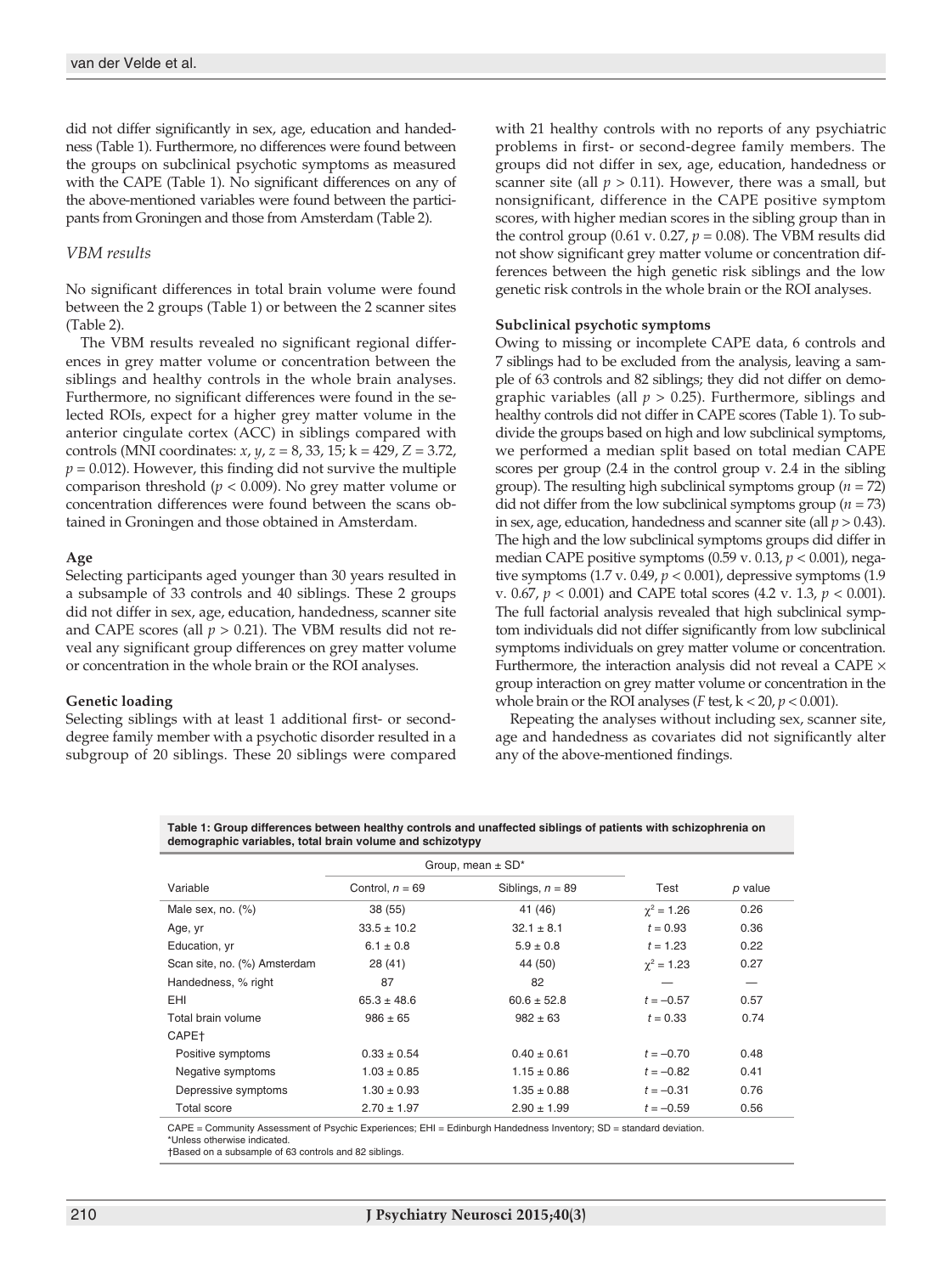## **Discussion**

The aim of the present study was to examine putative grey matter differences between siblings of patients with schizophrenia and controls and to investigate whether the previously suggested factors age, genetic loading and subclinical psychotic symptoms influence these grey matter differences. The results revealed no significant differences in grey matter volume or concentration between siblings and controls. Furthermore, selecting subsamples for analyses based on age, genetic loading or subclinical psychotic symptoms did not alter our findings.

The finding of nonsignificant grey matter differences between siblings and controls is in accordance with results of 3 previous large studies on grey matter in relatives of patients with schizophrenia.12–14 This agreement suggests that enhanced genetic risk for schizophrenia might not be related to substantial differences in grey matter. Although large studies have been unable to find grey matter alterations in relatives of patients with schizophrenia, smaller studies with lower thresholds have often reported grey matter differences between relatives and controls,<sup>23,37</sup> which may explain the positive (albeit inconsistent) effects found in previous metaanalyses.<sup>8-11</sup> These discrepancies have previously been proposed to be due to differences in age, genetic loading and subclinical psychotic symptoms.<sup>5</sup> However, our results indicate that these factors might not explain these discrepancies.

Our results revealed that selecting participants younger than 30 years — a critical age in the development of schizophrenia — did not result in grey matter differences between controls and siblings, indicating that the null finding in the total sample was not caused by including siblings older than 30 years. This finding is consistent with that of a previous study in which including participants youner than 30 years also did not result in significant grey matter differences between controls and relatives of patients with schizophrenia.<sup>14</sup>

Previous studies have examined individuals at high genetic risk for schizophrenia. However, the present study is, as far as we know, the first VBM study comparing individuals at high genetic risk (e.g., 1 affected sibling and at least 1 other affected first- or second-degree family member) to low-risk controls with no reported psychiatric problems in first- or second-degree family members. Our results showed that even when comparing a high genetic risk group of siblings and a low genetic risk group of controls, no grey matter volume or concentration differences were found. This finding is in line with those of studies that were unable to find grey matter differences in unaffected monozygotic twins of patients with schizophrenia,<sup>38,39</sup> who are at the highest possible genetic risk for schizophrenia.

The present findings revealed no significant  $CAPE \times group$ (control or siblings) interaction on grey matter. Previous studies have reported grey matter differences related to subclinical symptoms.17,18 However, the present study is, as far as we know, the first to examine the symptoms  $\times$  genetic risk interaction on grey matter. The fact that no significant interaction was found indicates that subclinical symptoms might not interact with group on grey matter. In line with this finding, Boos and colleagues<sup>10</sup> proposed that solely subclinical symptoms might be more related to grey matter differences than the genetic risk for psychosis. However, our findings did not reveal any significant grey matter abnormalities related to subclinical psychotic symptoms, whereas previous studies have reported both higher<sup>17</sup> and lower<sup>18</sup> levels of grey matter in high subclinical symptom groups. These conflicting findings indicate that more research on the association between subclinical psychotic symptoms and grey matter is necessary, as the results to date are inconclusive.

We are not certain whether the affected siblings of our genetic risk group had grey matter abnormalities, as this was not investigated. However, previous reports have reliably documented grey matter abnormalities in patients with schizophrenia.<sup>3,40</sup> Furthermore, in a study by Boos and colleagues<sup>13</sup> grey matter abnormalities in patients were reported, whereas their nonaffected siblings did not show these abnormalities.

Our study indicates that grey matter measured through VBM might not be a suitable endophenotype for schizophrenia. One important aspect of an endophenotype is that it should be present in unaffected relatives of patients. The present study and previous reports $12-14$  question the idea that grey matter abnormalities are present in relatives of patients with schizophrenia. However, our ROI analysis did reveal significantly higher grey matter volume in the ACC in siblings of patients with schizophrenia. This finding is inconsistent with previous reports of lower ACC volume in relatives of patients with schizophrenia.12,14 However, these studies found lower ACC volume only when lowering the significance thresholds or when performing ROI analyses. Furthermore, others have failed to show any volumetric differences in the ACC. $21,41$  The lack of reproducibility of these

| Table 2: Group differences between participants from the 2 scanner sites on demographic variables and total brain volume |  |  |
|--------------------------------------------------------------------------------------------------------------------------|--|--|

|                                   | Control, $n = 69$      |                        |                   |         | Siblings, $n = 89$     |                        |                   |         |
|-----------------------------------|------------------------|------------------------|-------------------|---------|------------------------|------------------------|-------------------|---------|
| Variable                          | Groningen,<br>$n = 41$ | Amsterdam.<br>$n = 28$ | Test              | p value | Groningen.<br>$n = 45$ | Amsterdam.<br>$n = 44$ | Test              | p value |
| Male sex, no. $(\%)$              | 21(51)                 | 17 (61)                | $\gamma^2 = 0.61$ | 0.47    | 22(49)                 | 19(43)                 | $\gamma^2 = 0.29$ | 0.59    |
| Age, mean $\pm$ SD, yr            | $33.7 \pm 10.7$        | $33.2 \pm 9.6$         | $t = 0.20$        | 0.85    | $30.9 \pm 7.9$         | $33.2 \pm 8.3$         | $t = -1.3$        | 0.19    |
| Education, mean $\pm$ SD, yr      | $6.0 \pm 0.7$          | $6.1 \pm 0.8$          | $t = -0.44$       | 0.66    | $5.8 \pm 0.8$          | $6.0 \pm 0.9$          | $t = -0.87$       | 0.39    |
| Handedness, % right               | $68.0 \pm 44.9$        | $61.3 \pm 54.2$        | $t = 0.56$        | 0.58    | $63.1 \pm 46.5$        | $58.1 \pm 59.0$        | $t = 0.45$        | 0.65    |
| Total brain volume. mean $\pm$ SD | $986 \pm 59$           | $984 \pm 75$           | $t = 0.15$        | 0.88    | $981 \pm 58$           | $983 \pm 69$           | $t = -0.14$       | 0.89    |
| $SD = standard deviation$ .       |                        |                        |                   |         |                        |                        |                   |         |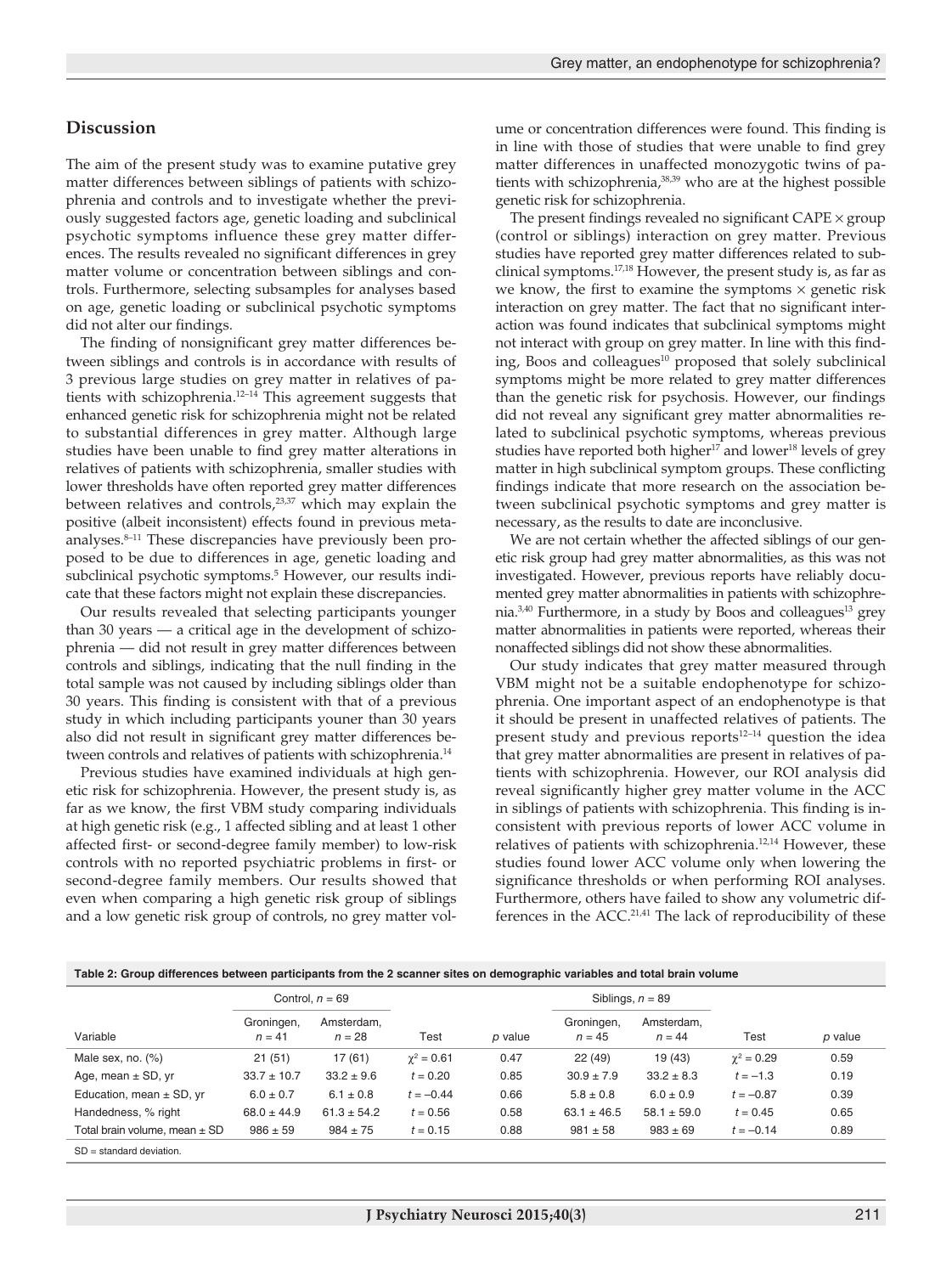and other previously reported findings, as indicated by the different results in 4 separate meta-analyses $8-11$  rises further doubts about the value of grey matter as an endophenotype for schizophrenia. For example, only 1 of 4 meta-analyses reported lower ACC volume in siblings of patients with schizophrenia.<sup>8</sup> This divergent finding may not be fully explained by differences in age, subclinical psychotic symptoms and genetic loading, because specifically selecting participants based on these factors did not reveal any grey matter differences between siblings and controls in the present study. One possibility could be that only specific schizophrenia related genes are associated with grey matter abnormalities, such as aberrant ACC volume. For example, previous research has shown that *DISC1* risk allele carriers have lower grey matter volume in the ACC,<sup>42</sup> and *CNNM2* risk allele carriers have higher ACC volume.<sup>43</sup> Future research should examine whether these genetic variations can explain the divergent findings on grey matter abnormalities in relatives of patients with schizophrenia.

## *Limitations*

Several limitations of the present study need to be addressed. First, by subdividing our sample, the group sizes for our subanalyses became smaller. In particular, the analysis on genetic loading had lower power than the other analyses. However, the power of this analysis was still sufficient to detect medium effects.<sup>44</sup> Furthermore, selecting based on high versus low genetic loading increased the sensitivity to detect differences related to genetic risk. Hence, smaller sample sizes would be sufficient to detect grey matter differences between these groups. Second, the group was too small to select participants based on 2 factors combined (e.g., age < 30 yr and high genetic risk). Future research should consider selecting participants specifically based on the combination of these factors to examine whether this has an effect on grey matter. Third, participants were scanned using 2 different scanners. Although the reliability of multiscanner VBM has proven to be good when adding scanner as a covariate,<sup>45,46</sup> including scan site as a covariate may have lowered the statistical power of detecting between-group differences. Therefore, we repeated the analyses without including any covariates, which did not change the results. Fourth, all participants with an axis-I mood, anxiety or psychotic disorder were excluded from our study. This selection method may have resulted in excluding the most vulnerable siblings. However, this method was chosen to ensure that possible grey matter abnormalities were not due to comorbid psychiatric disorders. Our findings show that the differences between previously reported findings may not be explained by differences in age, genetic loading or subclinical psychotic symptoms among studies or by examining either grey matter volume or concentration. However, it is still possible that methodological differences (e.g.,  $T_1$  acquisition, VBM method, correction for total brain volume) may explain these divergent findings in the literature. We therefore encourage future research on the possible influence of these methodological differences.

# **Conclusion**

The present study provides further support for the hypothesis that grey matter volume or concentration, as measured with VBM, might not be an endophenotype for schizophrenia and that it might be more related to the illness itself. Future research should focus more on brain connectivity and functional neuroimaging as possible endophenotypes, as these seem to differ more consistently across unaffected relatives of patients with schizophrenia.47,48 Furthermore, research should examine the role of specific genetic variations on grey matter, specifically in the ACC.

**Acknowledgements:** The GROUP study is supported by a grant from ZonMw, with the Mental Health program (project number: 10.000.1002). The authors are grateful for the time and effort of the families who make the GROUP project possible. The authors acknowledge Anita Sibeijn-Kuiper, Judith Steurman, Edith Liemburg and Michelle Servaas for their assistance with MRI scanning and Drs. Jan-Bernard Marsman and Marie-José van Tol for their advice regarding VBM statistics.

**Affiliations:** From the Neuroimaging Center, University of Groningen, University Medical Center Groningen, Groningen, The Netherlands (van der Velde, Aleman); Hanze University of Applied Sciences Groningen, Academy of Social studies, Groningen, The Netherlands (van der Velde); the Department of Educational Neuroscience, Faculty of Psychology and Education, VU University Amsterdam, Amsterdam, The Netherlands (Gromann, Krabbendam); Lentis, Center for Mental Healthcare, Groningen, The Netherlands (Swart); the Department of Psychiatry, Academic Medical Center Amsterdam, University of Amsterdam, Amsterdam, The Netherlands (de Haan); and the Department of Neuroscience and Psychiatry, University Medical Center Groningen, Groningen, The Netherlands (Wiersma, Bruggeman).

#### **Competing interests:** None declared.

**Contributors:** L. de Haan, D, Wieisma, R. Bruggeman, L. Krabbendam and A. Aleman designed the study. J. van der Velde, P. Gromann and M. Swart acquired the data, which J. van der Velde and A. Aleman analyzed. J. van der Velde wrote the article, which all authors reviewed and approved for publication.

# **References**

- 1. Cardno AG, Marshall EJ, Coid B, et al. Heritability estimates for psychotic disorders: the maudsley twin psychosis series. *Arch Gen Psychiatry* 1999;56:162-8.
- 2. Gottesman II. *Schizophrenia genesis: the origins of madness*. 1st ed. New York: W.H. Freeman; 1991.
- 3. Fornito A, Yücel M, Patti J, et al. Mapping grey matter reductions in schizophrenia: an anatomical likelihood estimation analysis of voxel-based morphometry studies. *Schizophr Res* 2009;108:104-13.
- 4. Haijma SV, van Haren N, Cahn W, et al. Brain volumes in schizophrenia: a meta-analysis in over 18 000 subjects. *Schizophr Bull* 2013;39: 1129-38.
- 5. Moran ME, Hulshoff Pol H, Gogtay N. A family affair: brain abnormalities in siblings of patients with schizophrenia. *Brain* 2013;136:3215-26.
- 6. Prasad KM, Keshavan MS. Structural cerebral variations as useful endophenotypes in schizophrenia: Do they help construct "extended endophenotypes"? *Schizophr Bull* 2008;34:774-90.
- 7. Turner JA, Calhoun VD, Michael A, et al. Heritability of multivariate gray matter measures in schizophrenia. *Twin Res Hum Genet* 2012;15:324-35.